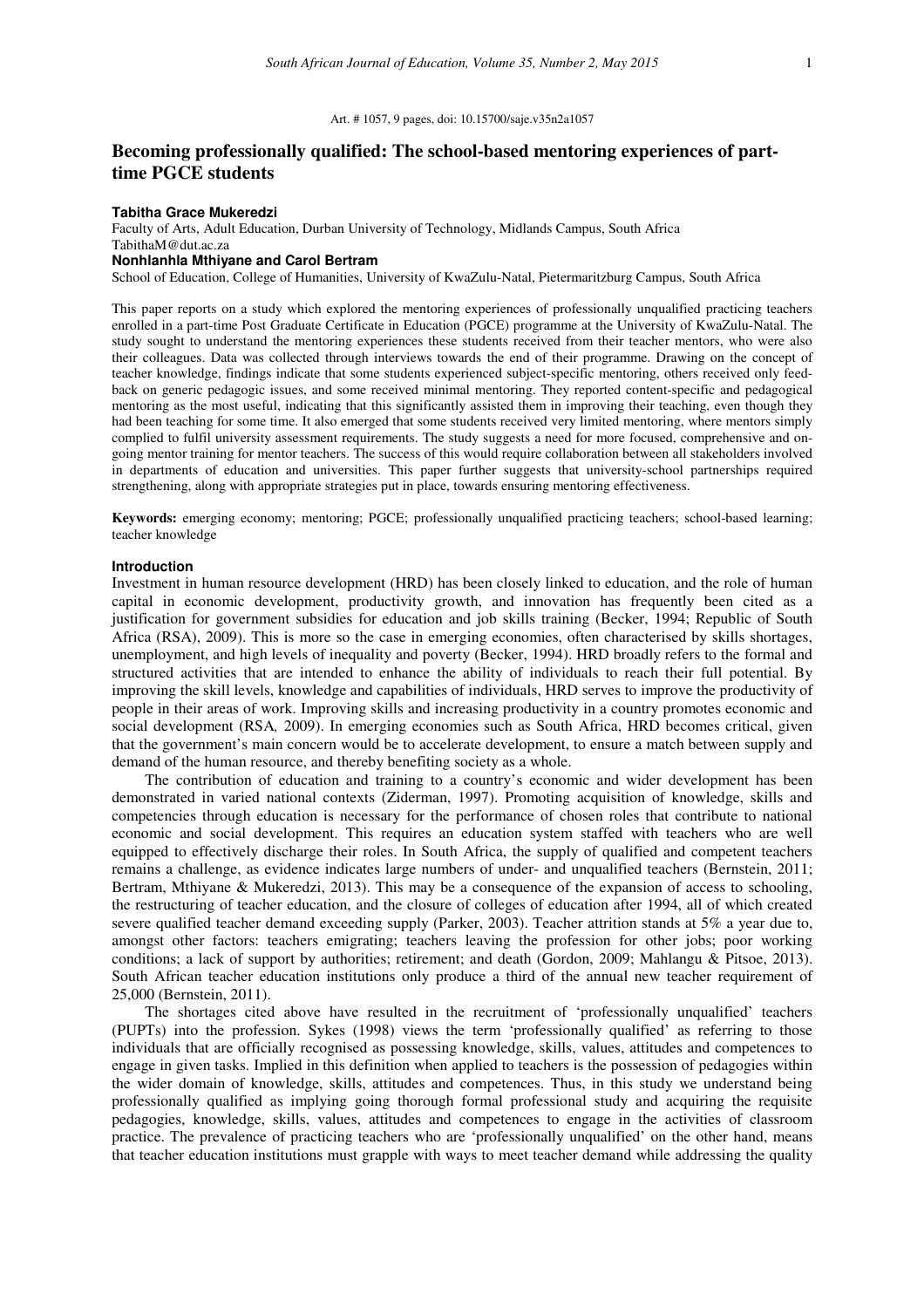of graduates in order to contribute to the country's emerging economic resource. In response, the University of KwaZulu-Natal (UKZN) offers the PGCE on a part-time basis to allow practising professionally unqualified teachers to study while working. While much has been written about training pre-service teachers in full-time programmes, not much has been documented with regards to initial teacher training of practicing teachers. Appropriately qualified teachers are likely to be more effective in classroom practice than unqualified teachers, which in turn ought to enhance learner achievement. However, there is an extensive number of young people who have failed to enter either higher education or the world of work due to poor learning outcomes, which has in turn contributed to higher levels of unemployment and poverty (Statistics South Africa, 2006). Teachers are, therefore, an essential resource that contributes to a nation's economy, given that they are expected to facilitate the acquisition of knowledge and skills for progression into higher education or the world of work.

This paper explores the experiences of schoolbased mentoring during Teaching Practice (TP) of some part-time PGCE students, who practice as teachers. This study is premised on the notion that TP is a fundamental component of any teacher education programme, as this is where professional practical knowledge is acquired and nurtured. The assumption is that while on TP, trainees will be supported and guided by both competent mentor teachers and university tutors. However, unlike their full-time counterparts, the practicing PGCE student teachers are in a complex space, where they find themselves entering formal mentoring relationships with colleagues in the school where they already teach, as a requirement of the TP component of the PGCE programme. This may be further complicated where the PGCE student has an undergraduate degree and the mentor does not. The key questions that we ask here are: how did a selected group of PUPTs experience school-based mentoring; and what did they learn through those experiences?

#### The PGCE Curriculum

The PGCE programme at UKZN offers a one-year full-time or two-year part-time professional teaching qualification to students who already have a Bachelor's degree. The programme assumes that students have the subject knowledge from their undergraduate studies, and is aimed at equipping them with the knowledge and competence needed for teaching this disciplinary knowledge in school.

The PGCE curriculum is made up of the core education modules, teaching specialisation modules and teaching practice. Core education modules introduce students to knowledge around curriculum and assessment, theories of learning, classroom management, barriers to learning, language across the curriculum and a range of teaching strategies. The specialisation modules focus on particular school subjects or learning areas that students are enrolled in, and on how to teach these.

For part-time students, the TP takes place for four weeks in the first year and six weeks in the second year, and is conducted in schools where students teach. Students are expected to identify mentor teachers to support them for the duration of TP, and are also assigned university tutors, who visit them during this period.

Teaching Practice for these second year PGCE part-time students was conducted over a sixweek period, within which university tutors visited students to support and assess them in their teaching of those subject specialisations for which they were registered in the university. They were also expected to be mentored by a teacher in the school with the appropriate specialisation. The university expected TP to commence with these students observing the mentors' lessons, followed by mentors observing their lessons. The school was responsible for mentor selection. Letters to principals and mentors containing mentoring information, various forms for use during assessments, documents highlighting specific outcomes and criteria to guide lesson observations, as well as the university's expectations of mentors, were distributed to students during a contact session. The university assumed that principals and mentors would engage with the information and, that this would inform their mentoring practice. After the students identified appropriate teachers to provide the mentoring support, the final appointment rested with the principal. In some cases, students have no other teachers in their specialisation and, in such case, they are paired with teachers in related subject areas.

## Literature Review on Mentoring Support

Mentoring has generally been conceived of as a one-to-one relationship between a competent, experienced teacher (mentor) and a novice or trainee (mentee). However, given the many limitations of this conception, for instance perpetuating conventional teaching practices and minimizing mentee's convictions about studentcentred pedagogies (Awaya, McEwan, Heyler, Linsky, Lum & Wakukawa, 2003; Gershenfeld, 2014), more collegial, dynamic and reciprocal conceptions have emerged. Mentor support and a good relationship with the trainee are indispensable during TP (Marais & Meier, 2004). Stressing the value of mentoring, Du Plessis, Marais, Van Schalkwyk and Weeks (2010:328) note that "if, as research indicates, practice teaching is the most single powerful intervention in teachers' professional preparation, then mentoring is the single most powerful process of such intervention".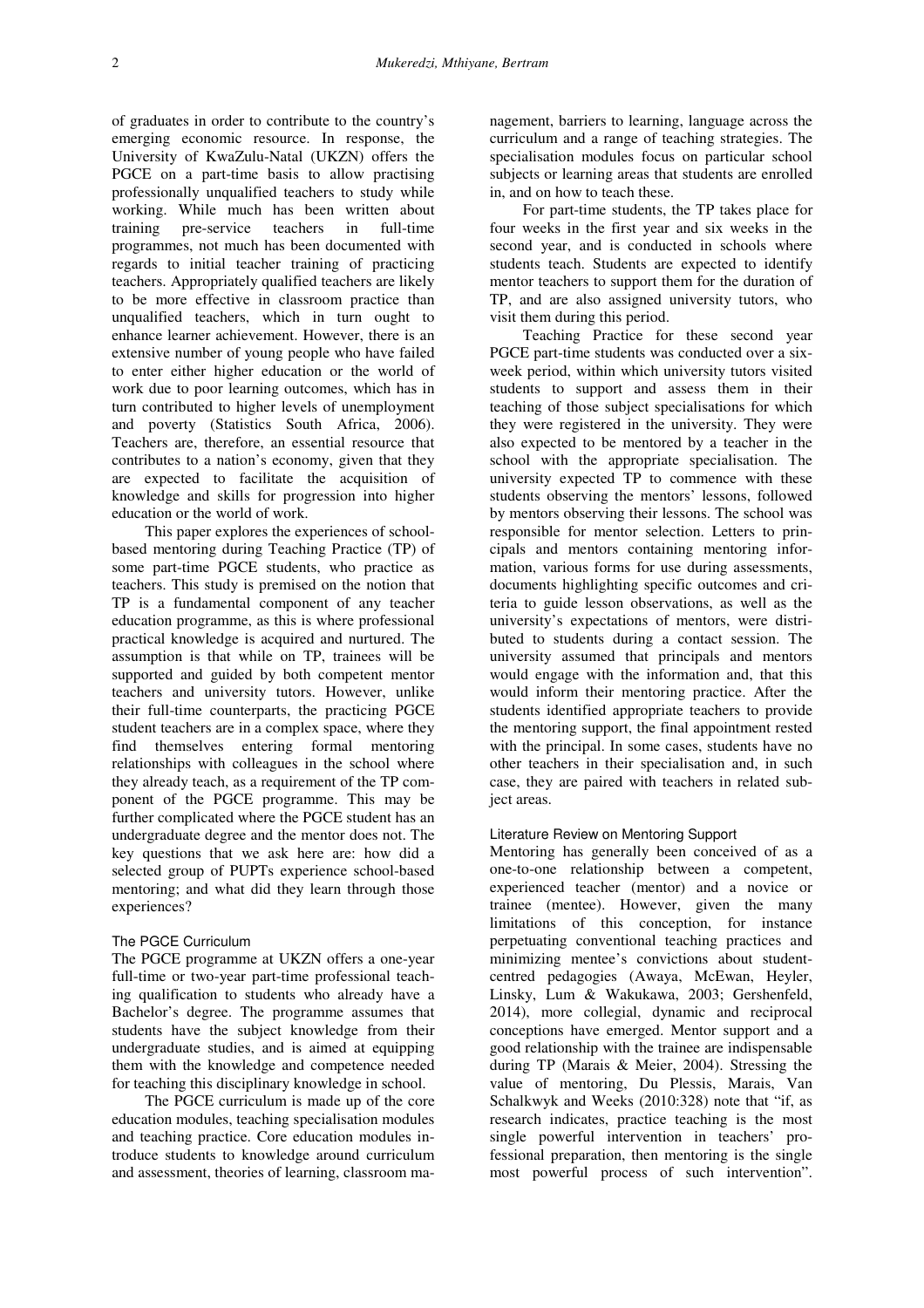Mentors should therefore develop strong relationships of trust and goodwill with mentees so as to enhance their professional growth. They should model commitment, efficiency, responsibility and enthusiasm, as they hold the most significant and powerful influence over the trainee's development of orientation, disposition, conceptions and classroom practices (Kettle & Sellars, 1996). Thus, they should take up multi-faceted roles as guide, coach, supervisor, counsellor, role model, nurturer, advisor, critic and supporter (Maphosa, Shumba & Shumba, 2007).

Namibian student teachers, studied by United States Agency for International Development (USAID) (2006), overwhelmingly identified internal supervisory support as the most needed form of support. In the same vein, Reddy's (2003) study found that South African student teachers indicated more gains and learning from their school-based mentors than from their university lecturers. Student teachers expect mentors to offer constructive criticism, to inspire them, and to show commitment to them (Maphosa et al., 2007), and to enhance their self-image, motivation and commitment to teaching. Kiggundu and Nayimuli (2009) also reported that the PGCE students they studied applauded school-based mentors for their positive attitudes, support, and willingness to help. Thus, mentors are expected to assist beginning teachers to understand the structure of subject matter, and to transform it into pedagogical content knowledge, use a variety of instructional methods and materials to teach the content, and to think reflectively and critically about their own practice (Gold, 1996). Moreover, Veenman (1984) suggests that mentors are expected to assist beginning teachers in acquiring professional knowledge and expertise around student discipline and motivation, handling classroom diversity, assessment and relating to parents of students. Thus, the mentor should empower and capacitate the mentee with knowledge and skills.

While the literature seems to describe the 'ideal' mentoring process, often this is not the case in practice. In a study of the Postgraduate Diploma in Education (PGDE), students in Zimbabwe, Mukeredzi and Ndamba (2005) reported problems with mentoring emanating from mentor–mentee mismatches (e.g., differences in values, personalities, work styles and others). Similarly, from their South African study, Marais and Meier (2004) noted some ways in which mentors did not devote adequate time and attention to student teachers, for example: making student teachers cover for them while they were away; portraying unethical behaviour such as viewing student teachers as relief teachers; and lacking the competence to enhance student teachers' learning experiences. Eby and Lockwood (2005) also confirm the lack of mentor expertise and general dysfunctionality emanating

from personal problems or negative attitudes, that can impact on the student teacher's TP experiences. This type of behaviour contradicts expected mentor roles and responsibilities, where mentoring is viewed as a journey where the mentor guides, nurtures and supports mentee growth throughout, advising them on shortcomings, appraising on strengths and encouraging them, until they become capable of preparing and delivering effective lessons independently (Awaya et al., 2003).

The literature reviewed appears to focus mainly on how mentees learn through mentoring. It does not fully explore what kind of professional knowledge is learnt. This paper attempts to address this gap by exploring the kind of knowledge the parttime PGCE student teachers acquire through mentoring.

## **Method**

The study is located within an interpretive paradigm and its purpose was to explore the learning experiences of students in school-based mentoring. A previous paper has already been published on the same students' experiences of universitybased learning on the part-time PGCE (Bertram et al., 2013).

The population of the study was approximately 100 part-time PGCE students, who enrolled at the beginning of 2009. In May 2010 at the end of a lecture, after a brief explanation of the study, we distributed a short questionnaire, asking for volunteers to participate in the study. Of the 24 students who volunteered, 20 were interviewed and the remaining four could not be reached on the contact numbers provided. This was a self-selected sample, and there was neither randomisation nor matching to the demographics of the general PGCE student population. This approach may have inadvertently excluded other information-rich members of the student population. All respondents consented to participation in the study through a consent form. Ethical clearance was obtained from the UKZN Ethics committee.

The 20 students were interviewed following a semi-structured interview schedule. Students were interviewed by one of four members of staff, all of whom are experienced researchers, with doctorates (PhDs) in education. Interviews were audio-taped, took between 45–60 minutes, and were transcribed verbatim. The team met to reflect on how the interview process was unfolding in order to try and minimise differences. Most students responded in English, and four used both English and isiZulu. The isiZulu interviews were later translated to English by one of the research team members, who is a competent speaker of both isiZulu and English.

Of the 20 students interviewed, 16 were female and four were male. The mean age of the sample was 35 years: with six students aged between 25 and 30 years; nine aged between 31 and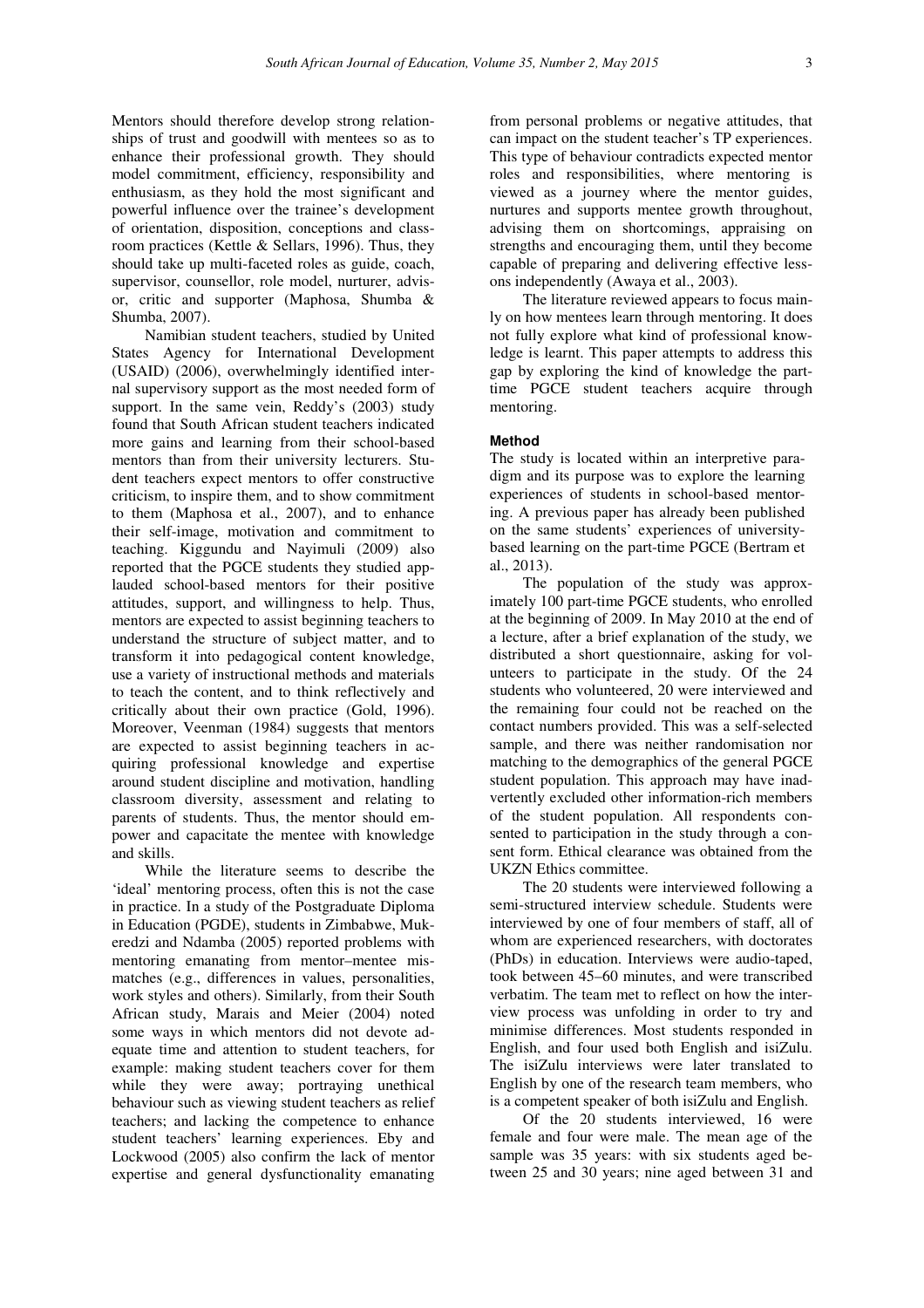40 years, and five aged 41 years and above. In terms of years of teaching experience, the mean for the sample was four and half years, while four teachers had each been teaching for more than 11 years (Bertram et al., 2013).

Ten of the students were registered for the Further Education and Training (Grades 10-12) specialisations, four for both FET and Senior Phase GET (General Education and Training) (Grades 7- 9) specialisations; three in the Senior Phase GET (Grades 7-9); and three were registered for the Foundation Phase (Grades R-3). Five were teaching in state township schools, four were in state suburban schools, three were in independent schools, five in state rural schools and three in schools for learners with special needs (LSEN).

Of the 20 transcripts, one interview transcript did not provide any data on the student's mentoring experiences, and as such, was not included. Hence the findings report on 19 students in total. The data was analysed using the NVIVO 8 qualitative software package, which enabled us to inductively categorise the data into themes, which were later linked into either major or minor categories. The different categories were then compared, contrasted, and reviewed to ascertain whether some categories could be merged, or if some needed to be sub-categorised. Grossman's (1990) categories of teacher knowledge are relevant in understanding the way in which teachers talked about their experiences of mentoring and what they learnt during this process. Finally, the researchers returned to the original transcripts to ensure that all the information had been included.

The analysis draws on Grossman's (1990) categories of teacher knowledge, which include, content knowledge, general pedagogic knowledge, pedagogical content knowledge (PCK) and context knowledge. Content knowledge is the teachers' understanding of the content structure of a subject, both substantive and syntactic, and their understanding of which topics are central to a subject and why. Pedagogical content knowledge refers to teachers' knowledge of the most useful ways of representing topics related to a subject, in a way that makes them understandable to others (Shulman, 1987). Wilson and Demetriou (2007) argue that it is important that new teachers have a good grasp of subject knowledge, and are able to present it in accessible ways to all learners in the classroom. General pedagogic knowledge refers to the teachers' knowledge of how to handle certain aspects related to teaching, such as questioning, group work and classroom management (Shulman, 1987); and is gained from teaching practice (Turner-Bisset, 2001).

# **Results**

This study sought to explore school-based men-

toring experiences of part-time PGCE students. Data analysis shows three types of mentoring experiences received by these students. Firstly this involved subject-specific mentoring, where the mentor offered subject-specific feedback on teaching particular subjects; secondly general pedagogical mentoring, where mentoring feedback related to generic teaching strategies and classroom management; and thirdly compliance mentoring, where the mentor simply satisfied the technical requirements of the university without offering any meaningful feedback. The following section describes these findings in detail.

#### Subject-specific Mentoring

Five of the 19 participants reported receiving mentoring related specifically to their teaching subjects, which, according to Grossman's (1990) categories, falls under content knowledge and PCK. This type of mentoring enabled trainees to develop PCK, which concerns teaching strategies, explanations, analogies, models, activities and resources that are specific to teaching a particular discipline. For example, XN spoke of being mentored by Life Sciences colleagues. He explained:

*I went to my seniors, teachers teaching Life Sciences and worked with them. Ok* [sic]*, I had a course outline of what should be covered during the year, but worked with them in selecting content to be covered. Yeah* [sic]*, we used the same notes, and if the teacher was teaching Grade 10 previously, he/she would have some notes, so I would borrow them, make copies and, invited them to my class to observe and make comments which I*   $try to improve (XN, BSc., 3 years experience).<sup>1</sup>$ 

While XN does not specify working with one specific mentor, he describes a situation where he learnt from a pool of mentors, who observed his lessons and gave him valuable feedback, which he then implemented. This quote shows teacher agency and a collegial working relationship within the Life Science specialisation. They worked well as a subject group, sharing teaching resources and observing each other teaching. This example of a supportive subject group was a unique occurrence in this study.

Other mentoring support activities in the category of subject-specific mentoring included securing teaching materials and resources. For example, TM mentioned:

*Yes, when I had resource problems, I would go to experienced Foundation Phase teachers, because teaching smaller ones you need some building cards, that I've never experienced* [making]*, so I would ask how to make cards and shapes. There was an activity where you had to build something from shapes so I did not have a clue* […] *Yes, because I've been teaching at this school, they helped me a lot* [be]*cause for my teaching practice I* [took] *literacy, but* [since] *I don't teach literacy*  [...] *for writing they helped me* [sic] (TM, BA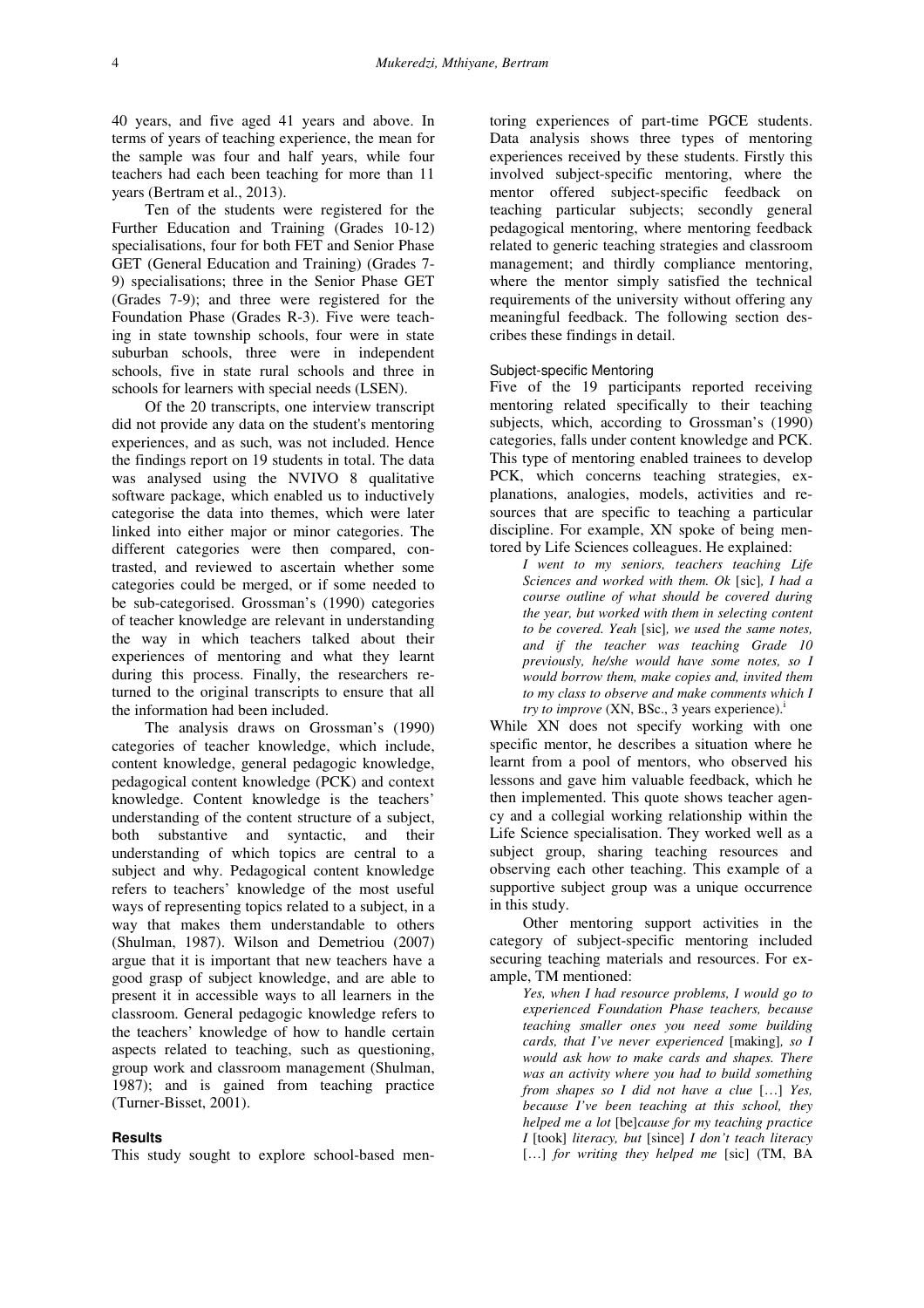Hons Psych, 3 years experience).<sup>ii</sup>

Mentoring here refers not just to one subject, but to the Foundation Phase as a whole. TM highlights the expert knowledge and specific skills required for Foundation Phase, and how she drew from experienced Foundation Phase teachers in her school. What is also apparent from this is the assistance she gained from mentors related to teaching resources, which related to specific pedagogy for the Foundation Phase.

A respondent who taught music at a Waldorf school also refers to subject-specific mentoring working with an allocated mentor, but with an option of consulting other teachers in the school. HC's descriptions suggest a prolonged formally structured in-school mentoring programme. She explained that:

[...] *in Steiner you always have a mentor for seven years. They believe it takes seven years before a teacher* has [acquired the] *full* [set of] *skills of a proper teacher. I am lucky because my mentor used to play in an orchestra and was brought up in Steiner system, and* […] *knows the whole philosophy, so should I have problems, he mentors me. Any teacher there is willing to help with any problems, e.g. how to handle a* [given] *situation, if you are not getting a point across* [for example], *you can ask any colleague and they're helpful and nice* (HC, BA, MA Music, 1 year experience).<sup>iii</sup>

This description indicates that HC takes the initiative to consult colleagues when necessary, which is possible due to the existing supportive school structures and culture. Again, this type of prolonged mentoring often takes teachers through phases of professional life, where successful mentoring relationships exist, provided mentor and mentee have some commonalities in certain aspects of their personal and/or professional lives.

#### Pedagogical Mentoring

The second type of mentoring identified in the data was general pedagogic mentoring. Nine students mentioned learning from mentoring support and feedback related to generic pedagogic skills such as classroom management, lesson planning, teaching strategies and technical aspects like chalkboard work. The following excerpts illustrate this below:

> *Yes, there is someone who assisted me* [a mentor]. *She said that I must improve strategies of disciplining learners because they are too old. I must* [develop] *some strategies of how to calm down learners* [sic] *and I must try to use resources*  (DJ, BA, MA Fine Art, 2 years' experience).<sup>iv</sup>

> *Yeah, there are some* things [I learnt from my mentor]*.* [For instance], *starting a lesson – you need learner prior knowledge to start them from the known to the unknown.* […] *he also taught me*  [something about] *handling learners, asking questions before the lesson starts – all those things*  (PK, BA, 5 years' experience). $v$

> *The first thing that Mr Ngcobo,vi who gave me Math books, mentioned, was to prepare for lessons before going to class and always being prepared.*

*Another thing that one may think is not important, Ngcobo said, was to subdivide the chalkboard into four, since there were big chalk boards. I used write from beginning to end* (MM, B.Com, 3years' experience).

These comments indicate that these mentors focused their feedback on general pedagogical knowledge such as strategies of classroom management, using resources and sequencing in lesson delivery. Many teachers mentioned that they learnt a great deal about assessment strategies, which, according to Grossman (1990), is also general pedagogical knowledge. This is not surprising, when considering that assessment is currently a issue of broad current debate in South African schools. New curriculum policies foreground the integration of curriculum and assessment and, at the same time, require newly-qualified teachers to have knowledge of assessment as one of the key competences (Department of Basic Education, Republic of South Africa, 2011; Republic of South Africa, Department of Higher Education and Training, 2011). These are generic issues that are not specific to the discipline content being taught.

From the above comments, it is clear that these PUPTs did acquire general pedagogic knowledge from school-based mentoring while on the PGCE programme. Considering that these teachers had been teaching for an average of four years, one would have expected them to have developed knowledge of how to discipline learners, to develop a lesson plan and to use a chalkboard. However, what emerges from these comments is that these pedagogical aspects had not been learned informally at school and were learnt through formal mentoring as part of the PGCE programme. This highlights the importance of formal professional training in learning how to teach, where learning such pedagogic skills cannot simply be left to chance.

In some instances, the reason that mentors offered only generic pedagogical feedback, and not subject-specific feedback, is that they did not share the same subject specialisation with the mentee. While some mentors were reported to be from different subject specialisations and therefore unable to offer subject-specific mentoring support, they were able to observe lessons and give developmental generic comments. However, some student teachers did not see this as effective mentoring. To illustrate MN said:

*I had a mentor, but he is a Commerce HOD who would just say 'all the learners enjoyed the lesson' and 'have also enjoyed the lesson.' That was all*  [...] *no one does drama at the school, the other Arts and Culture teachers mostly taught History previously* (MN, BA Languages, 3 years experience).

A situation in which the mentor and mentee are from different specialisations often does not lead to effective mentoring, as one of the mentor roles is to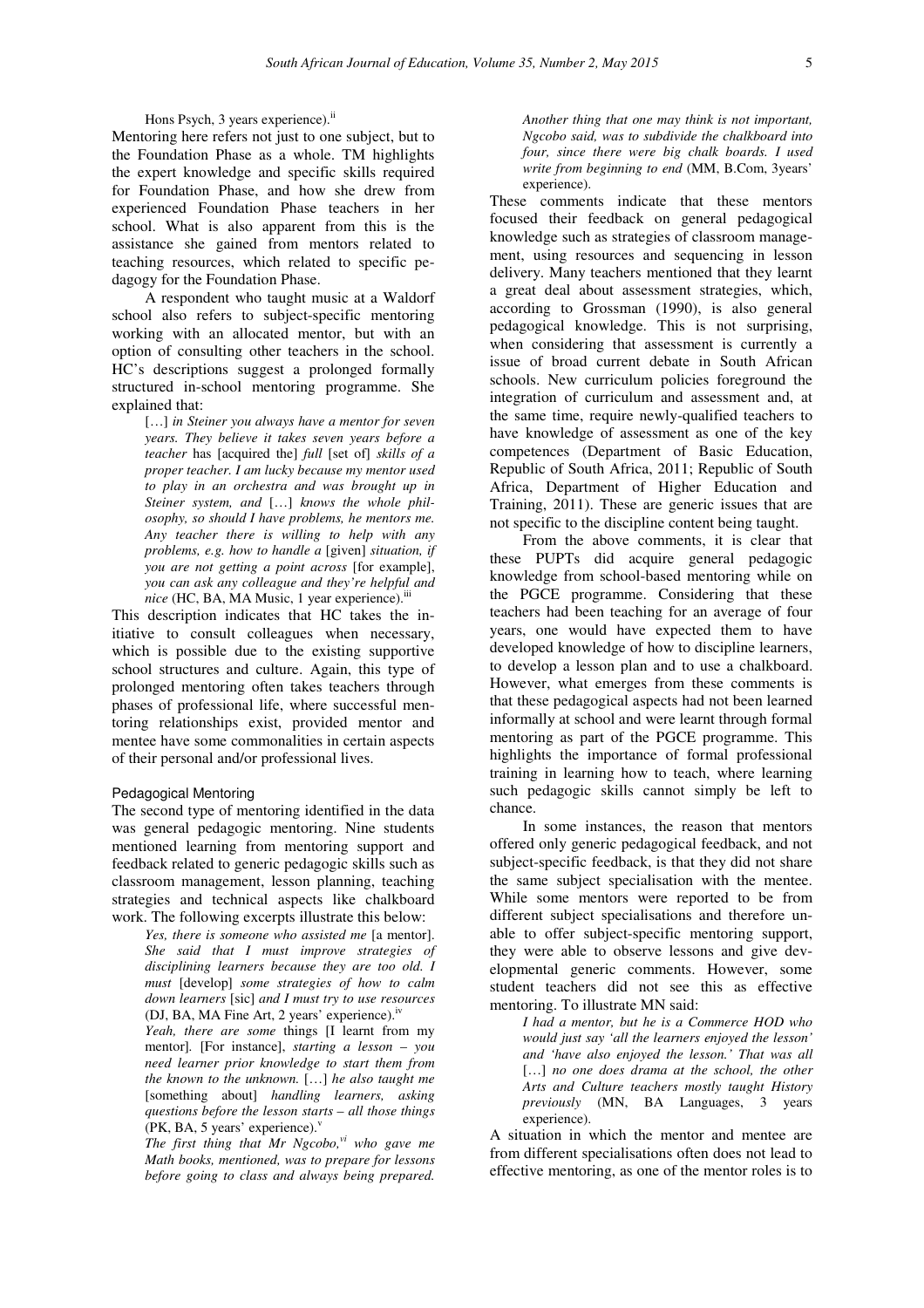offer the mentee subject-specific developmental assistance. Mukeredzi and Ndamba (2005) generated similar findings, where student teachers were mentored by teachers from outside their specialisation or their school. These authors concluded that mentors in a different subject area are unable to perform mentoring duties confidently, efficiently and effectively.

Some respondents in the study, such as NS, reported being supported by senior teachers in the school, who offered moral support to help them go through the challenges they faced in the classroom. For example, NS explains how the principal provided support:

*I worked with* […] *my principal,* [who] *was very motivating, he would take us into his office, tell us about teaching and ask us about any problems we would have in class and help us to go through challenges we were experiencing* (NS, BA Psychology, 15 years experience).<sup>vii</sup>

This account indicates the importance of the involvement of school management in the mentoring of student teachers, making them feel welcome and supported. These motivational experiences have been grouped under the broad term of pedagogical support, as they are outside subjectspecific support. Such support from management, in addressing classroom or school challenges relates to what Mthiyane (2012) describes as psychological support.

## Compliance Mentoring

A third group of five student teachers in the study reported what we have labelled as 'compliance' mentoring, where mentor duties were performed to fulfil the university student TP assessment requirements. This involved sometimes doing a stipulated number of classroom visits, completing the assessment forms, and checking the student's TP file, but not providing any developmental feedback, whether subject-specific or of a general pedagogic nature. Students did not value this kind of mentoring, as it did not offer them any way to develop their professional knowledge. The following two students explained that they received very minimal mentoring:

> *Not,* [I received none] *at all. They* […] *check*[ed] *my files and that was it. They* […] c[a]me *in and*  s[a]t *for the lessons they* [were required to observe]*.* [So, they] a*ssess*[ed] *three or four lessons that the school had to assess and that was just it*  (FS, BSc Dietetics, 5 years experience).<sup>viii</sup>

> *I used to go to my HOD, although she always said she was not sure* […] *always complaining about that, she'd keep saying 'No, do it your way. You are fine, you are clever. Just do it your way'.* [So, with] s*ome of the things, I had to find my own way* (SS, B.Com, 4 years' experience).<sup>it</sup>

The above evidence indicates the absence of meaningful guidance and support, where mentors observed lessons to fulfil the formal requirements, but did not provide meaningful feedback. ST also complained that:

> *I did my practice in* [name of school], [where] *older teachers don't understand Life Orientation … they don't want to* [understand it]*. My mentor didn't want to come and observe, even when I called her, she just walked away. I don't know whether they feel intimidated or something* [sic]  $(ST, B.Paed, 13 years' experience).$ <sup>x</sup>

It appears that some of these mentors accepted the mentoring responsibility, but were seemingly not prepared to effectively perform mentoring roles. The three scenarios above suggest patterns of ineffective mentoring. This finding supports observations by the South African Department of Education (DoE, 2006), where a lack of in-school supervisory and mentoring support in the South African education context were hindering the success of on-site initial teacher education.

#### **Discussion**

Data analysis shows very few instances of a shift from the traditional to collaborative/collegial mentoring approaches, where the mentor and mentee learn with and from each other. The majority of students (14 out of the 19) did receive mentoring, but the nature of that mentoring tended to focus on general pedagogic knowledge rather than on subject-specific PCK.

The students we interviewed reported three types of mentoring experiences. Some students (five) received mentoring related to subject content, which focused on their specific teaching specialisation, and these students received clear guidance and feedback enabling them to develop their PCK in their subject specialisation. This subject-specific feedback is the most useful for student teachers, as it focuses on teaching as a practice specialised to a particular grade or subject, and not simply a generic practice (Ruszynak, 2010). This is the type of mentoring that needs to be encouraged if school-based learning is to be meaningful.

Interestingly, in two cases of subject-specific mentoring, these experiences were also linked to collegial collaboration in some specialisations, where, firstly, teachers supported each other with material and psychological resources and observed each other teaching. Villegas-Reimers (2003) and Wenger (1998) concur that learning is a social activity involving collaboration, interaction, working together and learning with and from one another, and by extension, taking responsibility for their students' learning.

Secondly, nine students received mentoring related only to general pedagogy around classroom management, lesson planning and delivery, teaching strategies and the technical aspects such as using the chalkboard effectively. These students thus gained knowledge in specific strategies of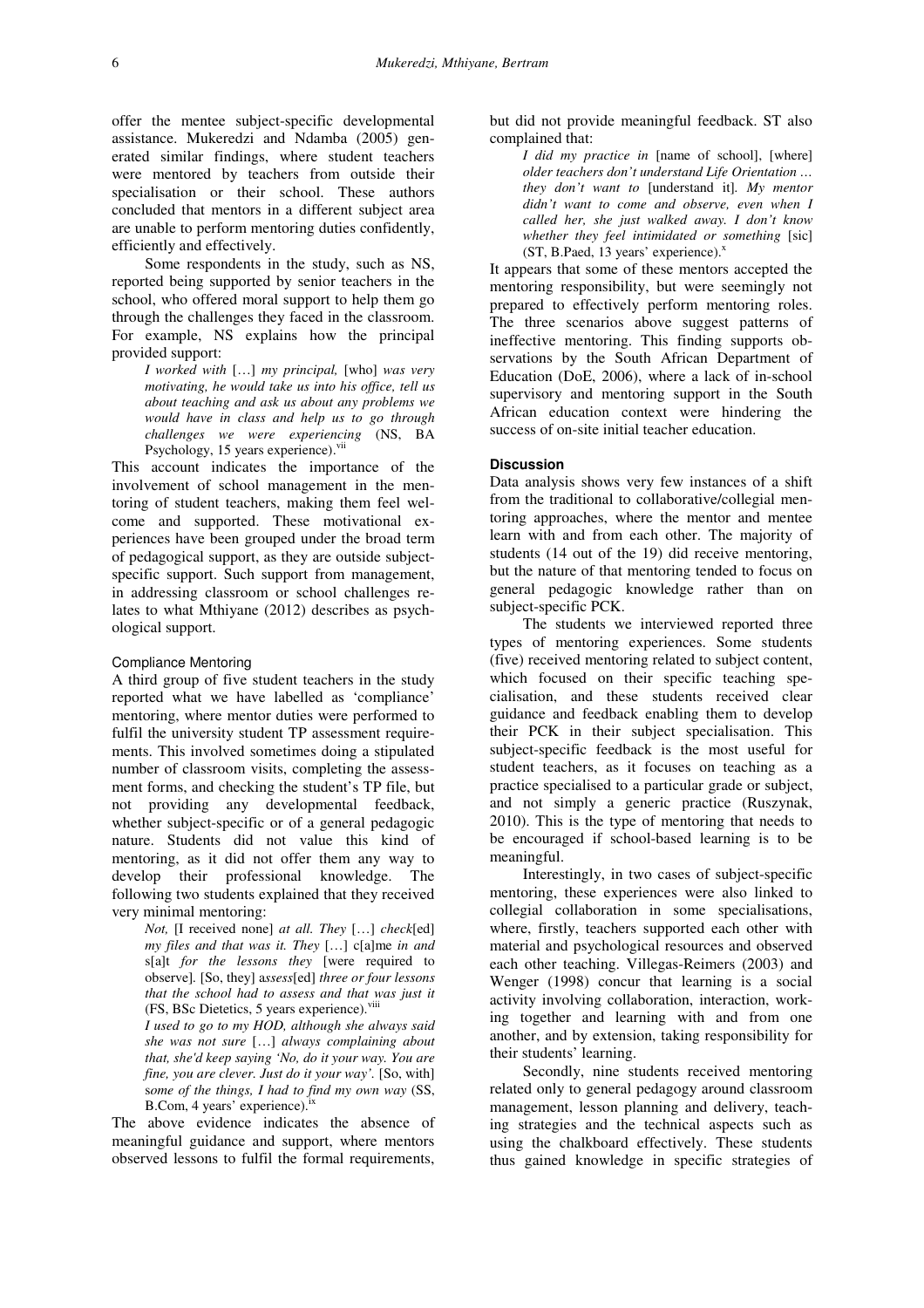classroom practice, management and organisation that appear to transcend subject matter (Banegas, 2012; Shulman, 1987). Banegas (2012) indicates that generic pedagogic skills enable teachers to develop a better understanding of the educational context, transcending the subject teaching classroom, to the dynamics of the educational system as a whole. However, generic pedagogic skills cannot substitute subject-specific support, which enables new teachers to develop the PCK needed for ensuring that learners develop deep conceptual understanding in specific discipline areas.

Three of these students noted that their mentors did not have expertise in the subject that they were teaching. Mukeredzi and Ndamba (2005) established that a lack of confidence, efficiency and effectiveness exhibited by mentors from different subject specialisations, could be attributed to a lack of relevant content knowledge. Teachers with strong content knowledge engage in mentoring in a more interesting and dynamic way, contrary to those with limited content knowledge,who may shy away from more difficult aspects of the subject, or approach issues in a didactic manner (McNamara, 1995). This resembles what these students experienced, where such mentors would pass general comments like "…*all the learners enjoyed the lesson … I have also enjoyed the lesson*." Such situations bring mentor-mentee pairing into question, as careful attention must be paid to ensure appropriate matching of subject specialisation, values, work styles, personalities etc. PGCE parttime students are mentored by their colleagues in the schools where they teach. Hence, the university does not have much control over the choice of the mentor.

Thirdly, some (five) students experienced mentoring, where mentor teachers simply complied with university-school requirements, but did not effectively mentor, support or guide student teachers. Such mentors often did not observe student teachers' lessons, but simply completed the mentor assessment forms for the university. Limited mentoring of student teachers in South African schools has been documented elsewhere (see for example DoE, 2006; Marais & Meier, 2004; Mukeredzi & Mandrona, 2013). This situation raises questions regarding mentor training, mentor awareness of mentoring roles, as well as partnerships between school, university and Department of Basic Education.

While the university has good relationships and partnerships with local schools that host fulltime PGCE students, part-time PGCE students are mentored within the school where they are already employed to teach. Thus, it is a challenge to establish direct communication and face-to-face training with mentors, as the schools are often located a great distance from the university campus, given the extent of the province of KwaZuluNatal. Letters to principals and mentors were distributed to the students to deliver, on the assumption that engaging with the information would inform effective mentoring practice. Our findings suggest that in some cases, this did not happen.

# **Conclusion and Implications**

The findings indicate that the nineteen respondents experienced different levels of mentoring. Some students received content-specific mentoring and pedagogical mentoring, while others received very limited mentoring from mentors in different specialisations, with seemingly limited content knowledge. Other mentors simply acted to fulfil university assessment requirements. While some students were mentored and gained valuable knowledge, what emerges in this study is that effective mentoring of PUPTs did not occur in all schools.

These findings suggest that mentor teachers play an important role in teacher development, particularly when trainees have not yet acquired a professional teaching qualification. These findings echo findings by Du Plessis et al. (2010) and Kiggundu and Nayimuli (2009), where student teachers confirmed having benefitted from their mentors in lesson preparation and delivery, learner discipline, and being generally well-organised and prepared to carry out their daily teaching activities.

In this study, while the university expected students to work under the tutelage of school-based mentors during the period of TP and to benefit from the mentoring support, this was not the case with a number of participants. Regrettably however, the university does not have any jurisdiction over the quality of schools, their structures and cultures – including both mentor choice and the quality of mentoring support – as these students are already in a post when they enrol in Initial Teacher Education (ITE) programmes. Besides, in this study, the university did not mount face-to-face mentor training, given the geographical locations of the schools where these students were practicing. In addition, there were neither strong monitoring mechanisms, nor strong school-university partnerships in all the schools by means of which to ensure effective mentoring. This is because the part-time students were teaching in schools located all over the province, and not in those schools typically used for fulltime student practica. The need for comprehensive mentor training for school-based teacher educators cannot be over-emphasised. Meetings held directly with mentors would establish and or strengthen school-university partnerships, expose the university to the realities in schools while uncovering university expectations of mentoring. This would enhance mentoring effectiveness. Such training would engage with notions of teaching as a specialised practice, and mentoring as requiring both specialised and generic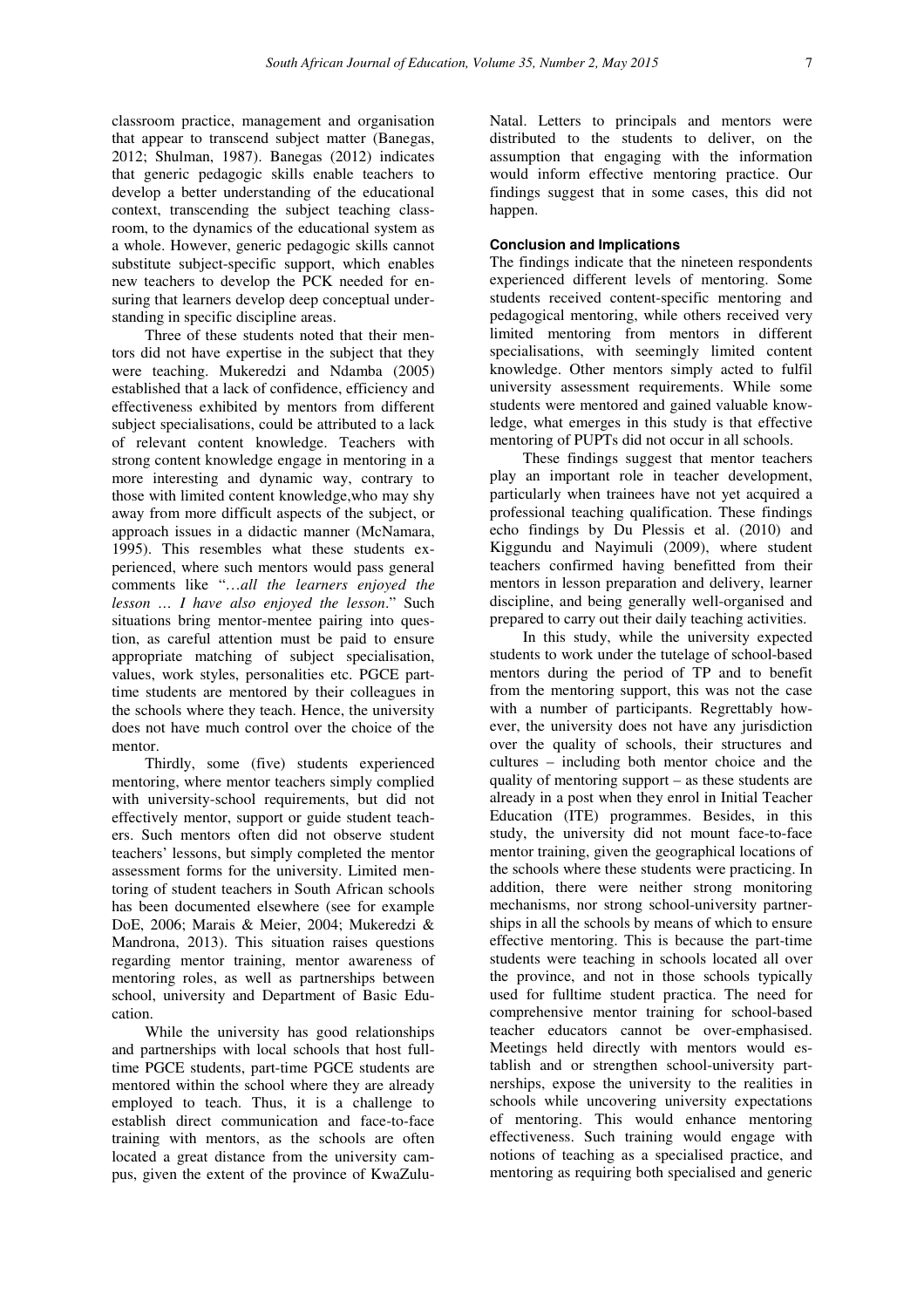pedagogic feedback. This would be important not only for mentoring students and novice teachers, but also for the mentors' professional growth. A university mentor training project funded by KwaZulu-Natal DoE in 2010 may need to be revived and taken up as an on-going collaborative process. Until all stakeholders (teacher educators, education departments and schools) engage in serious and committed discussions around preservice teacher supports, the possibility of significant improvement in school-based mentoring is unlikely, as schools and mentor teachers may continue to pay lip-service to mentoring. The success of these school-based teacher education components resides in their being a co-production by all involved. Thus, to achieve desirable outcomes for all stakeholders, there is need for a reappraisal of institutional policies around schoolbased mentoring of such students to provide institutional and site-based teacher educators opportunities to undertake these kinds of dialogues around school-based supports. This implies that institutions ought to take a lead in developing and/or maintaining strong partnerships between schools and universities, and in ensuring that appropriate strategies are put in place to enhance mentoring effectiveness.

Mentoring has been touted as a pinnacle for effective school-based professional learning, and practice where mentees benefit from supervisory guidance, critique, and feedback, as well as from their own reflection (Kerry & Mayes, 1995). In this study, while not all the students benefitted significantly, it appears as if the levels of mentoring reported by most of the participants contributed to some extent to their becoming professionally qualified.

Furthermore, in-school teacher support during training is critical to promote development of their teaching knowledge and skills. This is important for their effective enhancement of learner achievement in the classroom, thereby enabling school graduates to access further education opportunities or employment and eventually contributing to national economic development. Despite being a small contribution to research that investigated 19 PUPTs, given the centrality of mentoring in schoolbased initial teacher education, it is argued that these insights require additional, comprehensive exploration.

#### **Notes**

- This information refers to the student's anonymised initials, their academic degree, and the number of years of teaching experience they had when they were enrolled on the part-time PGCE programme.
- 
- ii. Verbatim quotation was edited for the publication.
- <sup>iii.</sup> Verbatim quotation was edited for the publication. Verbatim quotation was edited for the publication.
- v. Verbatim quotation was edited for the publication.
- vi. Ngcobo is a pseudonym.
- Verbatim quotation was edited for the publication.
- viii. Verbatim quotation was edited for the publication.
- Verbatim quotation was edited for the publication.
- Verbatim quotation was edited for the publication.

#### **References**

- Awaya A, McEwan H, Heyler D, Linsky S, Lum D & Wakukawa P 2003. Mentoring as a journey. *Teaching and Teacher Education,* 19(1):45-56.
- Banegas DL 2012. CLIL teacher development: Challenges and experiences. *Latin American Journal of Content & Language Integrated Learning,* 5(1):46-56. doi: 10.5294/laclil.2012.5.1.4
- Becker GS 1994. *Human capital: A theoretical and empirical analysis with special reference to education* (3<sup>rd</sup> ed). Chicago: The University of Chicago Press.
- Bernstein A (seried ed.) 2011. *Value in the classroom: The quantity and quality of South Africa's teachers*. Johannesburg, SA: Centre for Development and Enterprise (CDE). Available at http://www.cde.org.za/images/pdf/VALUE\_IN\_TH E\_CLASSROOM\_full\_report.pdf. Accessed 16 February 2015.
- Bertram C, Mthiyane N & Mukeredzi T 2013. 'It will make me a real teacher': learning experiences of part time PGCE students in South Africa. *International Journal of Educational Development,*  33(5):448-456.
- http://dx.doi.org/10.1016/j.ijedudev.2012.10.001 Department of Basic Education, Republic of South
- Africa 2011. *Curriculum Assessment Policy Statements (CAPS).* Pretoria: Department of Basic Education.
- Du Plessis EC, Marais P, Van Schalkwyk A & Weeks F 2010. Adapt or die: The views of UNISA student teachers on teaching practice at schools. *Africa Education Review,* 7(2):323-341. doi: 10.1080/18146627.2010.515401
- Eby LT & Lockwood A 2005. Protégés and mentors' reactions to participating in formal mentoring programs: A qualitative investigation. *Journal of Vocational Behaviour,* 67(3):441–458. http://dx.doi.org/10.1016/j.jvb.2004.08.002
- Gershenfeld S 2014. A Review of Undergraduate Mentoring Programs. *Review of Educational Research,* 84(3):365–391. doi: 10.3102/0034654313520512
- Gold Y 1996. Beginning teacher support. Attrition, mentoring, and induction. In CB Courtney (ed). *Review of Research in Education.* Washington, DC: American Educational Research Association Press.
- Gordon A 2009. *Restructuring teacher education. Issues in Education Policy Number 6*. Johannesburg, SA: Centre for Education Policy Development.
- Grossman P 1990. *The making of a teacher: Teacher Knowledge and teacher education.* New York: Teachers College Press.
- Kerry T & Mayes AS (eds.) 1995. *Issues in Mentoring.* London: The Open University Press.
- Kettle B & Sellars B 1996. The development of student teachers' practical theory of teaching. *Teaching and Teacher Education,* 12(1):1-24.
- Kiggundu E & Nayimuli S 2009. Teaching practice: a make or break phase for student teachers. *South African Journal of Education,* 29:345-358.